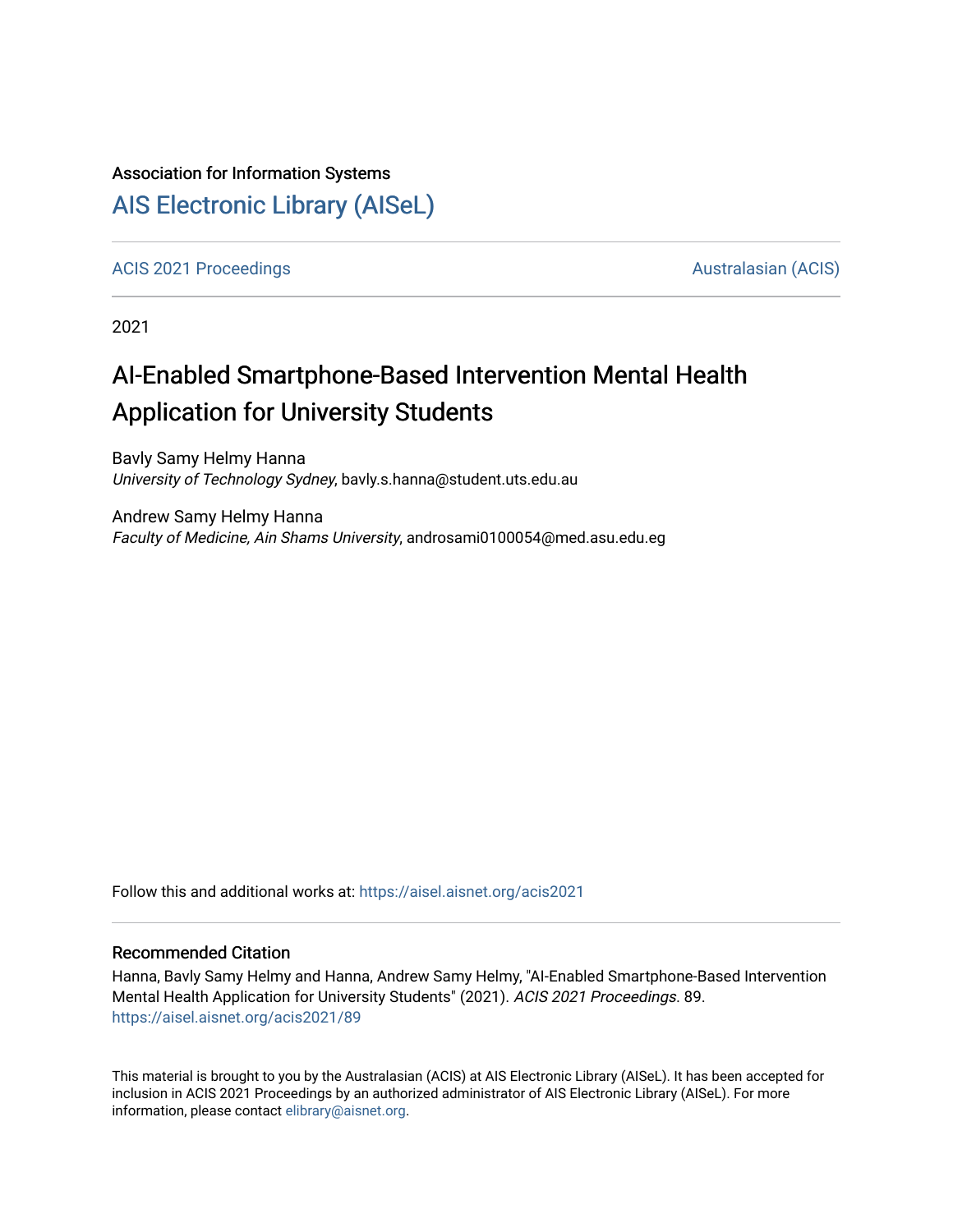## **AI-Enabled Smartphone-Based Intervention Mental Health Application for University Students**

**Full research paper** 

#### **Bavly Samy Helmy Hanna**

Faculty of Engineering and IT University of Technology Sydney Sydney, Australia Email: bavly.s.hanna@student.uts.edu.au

#### **Andrew Samy Helmy Hanna**

Faculty of Medicine Ain Shams University Cairo, Egypt Email: androsami0100054@med.asu.edu.eg

## **Abstract**

The novel COVID-19 outbreak has resulted in lockdowns and university campus closure which affected the mental health of university students negatively. This was reflected in mental disorders, with emotional, physical fitness, exercise, and studying as the most affected aspects during the pandemic. The design and development of a smartphone application is the objective of this paper. The app's goal is to assist university students in improving their mental health and overall quality of life by answering a structured questionnaire. Subsequently, the app uses artificial intelligence (AI) for sentiment analysis of a user's social interaction and the app uses biofeedback as an evidence-based therapy. Then the app connects the user with random peers who share similar mental sentiments to chat with and if there is no peer available, a chatbot is used. In case of significant loneliness, the app connects the user with caregivers, community volunteers, and health professionals.

**Keywords** Mental Health, Mobile Health, Artificial Intelligence, Chatbots, Mental Wellness.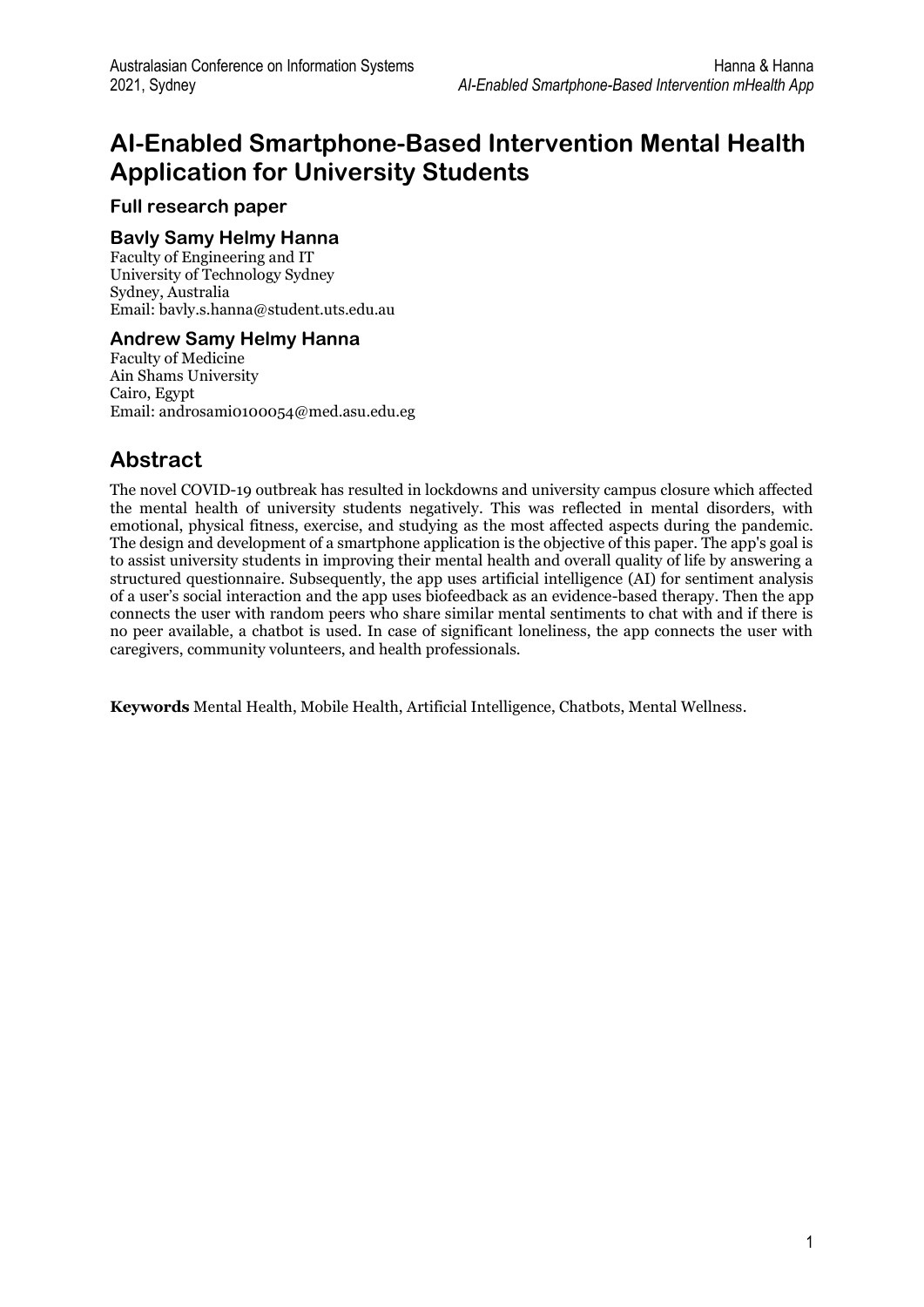## **1 Introduction**

In most medium and high-income nations, mental health problems have become the major cause of long-term impairment in recent decades with depression being the largest source of illness burden globally (World Health Organization 2020). As a result of the outbreak of the COVID-19 pandemic, social isolation and stressful conditions have grown more prevalent, resulting in mental health issues in the majority of people who study or work from home (Cullen, et al. 2020).

One of the most pressing concerns regarding college students is their capacity to manage stress and anxiety. In many situations, enrolling in a higher education institution is a dream come true, but it can also be a challenging life-changing event that forces students to confront new obstacles, some of which are difficult to overcome. Furthermore, Higher Education (HE) acceptance is most common near the conclusion of adolescence, a time marked by psychological and emotional instability (Huberty, et al. 2019). High anxiety symptoms can be seen across the board, although they are more prevalent among freshmen, indicating the stressful events connected with the transfer and adaption to a new environment. Adaptation success is determined by a variety of factors, some of which are unrelated to the academic setting. Anxiety concerns in this demographic are becoming more prevalent, and HE plays a critical role in the adaption process, which can lead to psychiatric disease if not properly addressed (Zivin, et al. 2009).

The majority of the effort to minimize the burden of these illnesses has been focused on ensuring that people with evident symptoms receive treatment. Despite the availability of viable therapies, costeffectiveness estimates show that even if all individuals in need received optimal care, only 35 to 50 percent of the overall burden of these diseases would be eased (Andrews et al. 2004). As a result, effective intervention prior to the beginning of a full diagnostic illness is critical in dealing with this issue (Cuijpers et al. 2012). There is growing evidence that mental illnesses can be prevented (Cuijpers et al. 2005). The expenses of delivering most traditional face-to-face preventive initiatives, on the other hand, limit scalability and make population-wide implementation impossible (Solomon et al. 2015). Health Information Systems (HIS), including mobile technologies for health (mHealth), are transforming traditional healthcare delivery by digitizing health care processes and facilitating access to health care services, with HIS having the potential to support effective and efficient wellness management.

Mobile health applications (mHealth apps) have shown promise in assisting users of healthcare systems by disseminating accurate health information widely, improving patients' health literacy and empowerment at a lower cost, fostering patient-centered care, facilitating stakeholders' long-term and active involvement in their own care, and improving users' communication and collaboration with healthcare providers (Rathbone, et al. 2017). According to a recent meta-analysis, typical psychotherapy approaches given through eHealth and mHealth (healthcare practices backed by the Internet or mobile phone technology, respectively) may be beneficial in avoiding common mental illnesses in general populations (Deady et al. 2017).

The rest of the paper is designed as follows: section 2 is a background and justification of app-based mental health. Section 3 reports the theoretical foundations and research methods. This is followed by a discussion of the modules of the smartphone-based intervention mental health app in section 4. Section 5 represents the future phases and conclusions in section 6.

## **2 App-Based Mental Health Background and Justification**

Mobile health (mHealth) is a type of health care that is assisted by mobile devices. Apps for mental or general health can be utilized in a variety of ways. They can be used as stand-alone self-help programs or as a supplement to therapy, and they can contain therapeutic components such as cognitive therapy, behavioral activation, psychoeducation, and symptom monitoring, for example (Donker et al. 2013).

Apps can be used for prevention, early intervention, treatment, and therapy-related skill practice, among other things (Proudfoot 2013). Apps provide a convenient way to access databases and other healthcare information, as well as to broadcast live and recorded video and podcasts, and to deliver psychoeducation through text messaging (Luxton et al. 2011). Mobile health care, which uses mobile applications to offer mental health therapy, is a new frontier (Kazdin and Blase 2011).

According to Price et al. (2014), mobile health applications might be important tools in the development of evidence-based therapy. Mobile devices have several implications for mental health service delivery, and their effective use has the potential to increase access to evidence-based care and increase evidencebased practices, better inform consumers of care and more actively engage them in treatment and improve post-treatment care.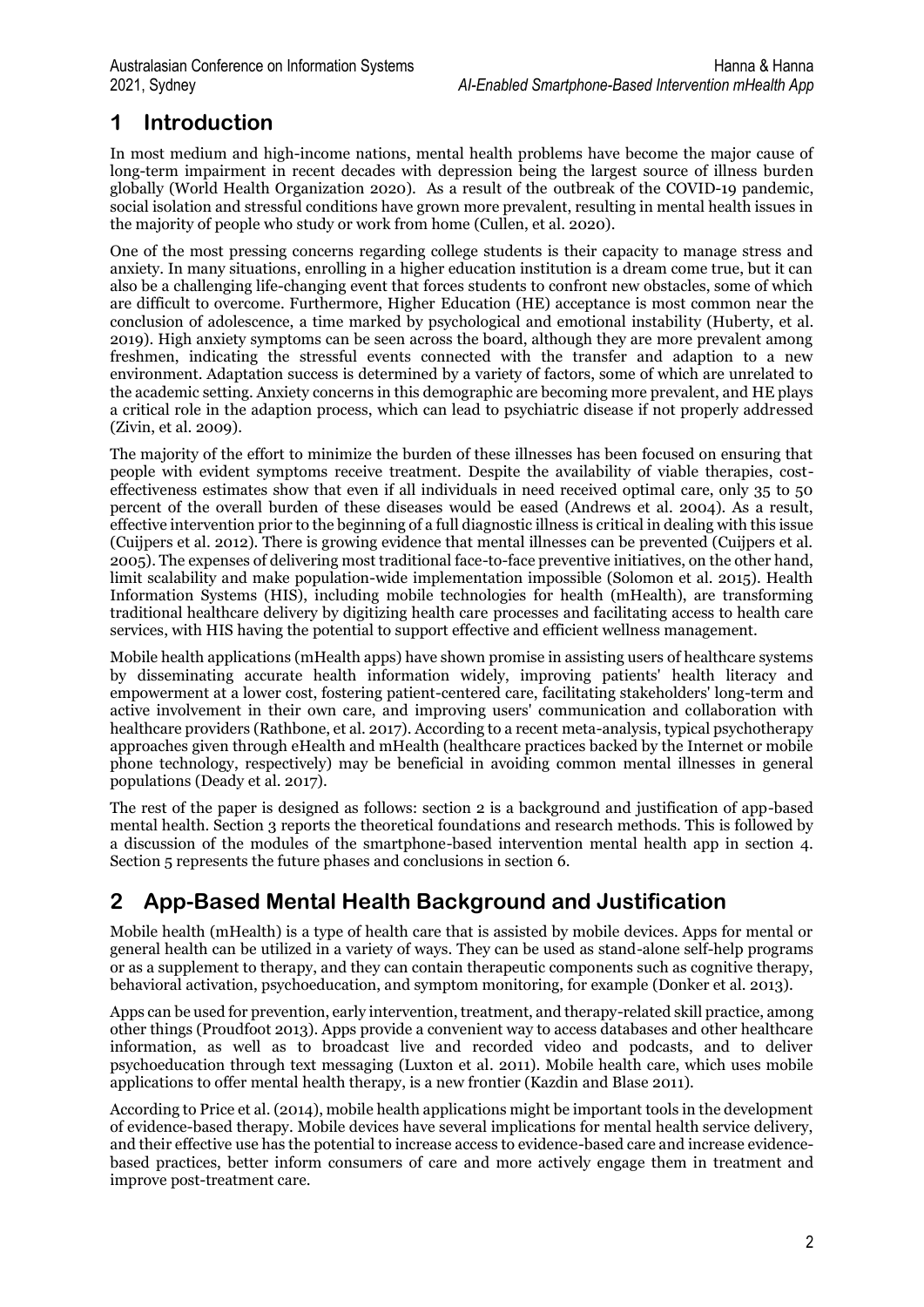Researchers recognized the potential of mobile applications in health and mental health early on, with a systematic review of relevant research, that is, targeting mHealth apps, first emerging in 2011 (Mosa, et al. 2012). Smartphones offer a more diverse, powerful, and customized platform for a broader range of care activities, such as patient screening, symptom, and problem evaluation, psychoeducation, intervention delivery, progress tracking, and relapse prevention (Luxton, et al. 2011).

The number of barriers to mental health care is reduced by providing these health tasks via smartphone apps, albeit partially or in combination with a therapist's intervention, such as therapist workload, lack of qualified personnel, geographic barriers, and attitudinal barriers to seeking treatment. New opportunities emerge, such as enhancing evaluation by utilizing built-in smartphone sensors (e.g., biofeedback and motion) and monitoring device usage, as well as giving ecological treatments directly to the patient when they are most required, as indicated by in situ assessments (Bert, et al. 2014).

Previous literature review on mobile mental health is out of date, and newer research mainly look at a particular mental disorder, such as cognitive impairment (Bateman, et al. 2017), alcohol and substance abuse (Kazemi, et al. 2017), anxiety; only look at specific technologies, such as text messaging and SMS messages; or only concentrate on efficacy, usability, and feasibility of interventions realized by mHealth interventions (Payne, et al. 2015).

Biofeedback (BFB) is a self-regulation method in which patients learn to regulate previously thoughtto-be involuntary bodily functions such as heart rate, temperature, and skin conductance level, intending to improve physical and mental health (Frank, et al. 2010). Electronic sensors or wearables are attached to various regions of the body during BFB training to measure physiological processes such as muscle electrical activity, temperature, electrodermal activity, respiration, heart rate, heart rate variability, blood pressure, and electrical brain activity.

This training allows the individual to become aware of how ideas, feelings, and mental pictures impact bodily reactions. The same ideas, sensations, or pictures might be utilized as signals or reminders to change the physiological condition or bodily functions at a later time. Subjects learn to regulate a particular physiological reaction and, with time, can detect troublesome indications and symptoms using various approaches such as muscular, respiratory, relaxation, or cognitive strategies, allowing them more control over their bodies and minds (Weerdmeester, et al. 2020; Yu, et al. 2018).

The quality of service offered by the mHealth app is a key determinant of its success. Varshney (2014) highlights the importance of context awareness, offers suggestions towards improving the quality of mobile health, and discusses an analytical model for the evaluation of the performance of such systems. Privacy concerns have been a key determinant in driving the adoption of apps. Hassandoust et al. (2021) discuss such concerns in the context of contact tracing apps during the pandemic and how technology features such as anonymity and the extent of sensitive data collection determine adoption. Pool et al. (2020) offer a rich perspective on Mobile Health Data Protection (MHDP) and emphasize the need for protecting sensitive data which is crucial for the success of mHealth interventions.

Engagement is a crucial aspect of the application's success. Several papers suggested useful insights on improving engagement of mHealth apps and addressing design issues from an Information Systems perspective. Vlahu-Gjorgievska et al. (2021) undertake an extensive review of mHealth applications and study how the features offered by these apps drive user motivation and influence behavioral changes in users. Li et al. (2020) highlight the role of patients' emotional bonding with mHealth apps which influences the relationship between user's needs satisfaction and well-being. Miah et al. (2017) discuss design issues and emphasize the potential of Design Science Research (DSR) in mHealth developments.

## **3 Theoretical Foundation and Research Methods**

We did scoping research, utilized a multi-theory viewpoint, and co-designed the app with users and experts to produce a well-designed mHealth app to increase students' wellness. To complete the scoping study, we used Arksey and O'Malley's (2005) five-stage framework, which includes: (1) identifying the research question, (2) identifying relevant studies, (3) selecting relevant studies for the review, (4) charting information and data from the selected literature, and (5) summarizing and reporting the review results.

#### **3.1 Theoretical Background**

To that aim, we performed a thorough assessment of research in the fields of mental health, student engagement, mobile health, and mobile app design, and established a theoretical framework to guide the development of a mHealth app to improve students' emotional, social, and mental health (Wrigh et al. 2018). The design of our proposed mHealth app uses principles from social support theory and other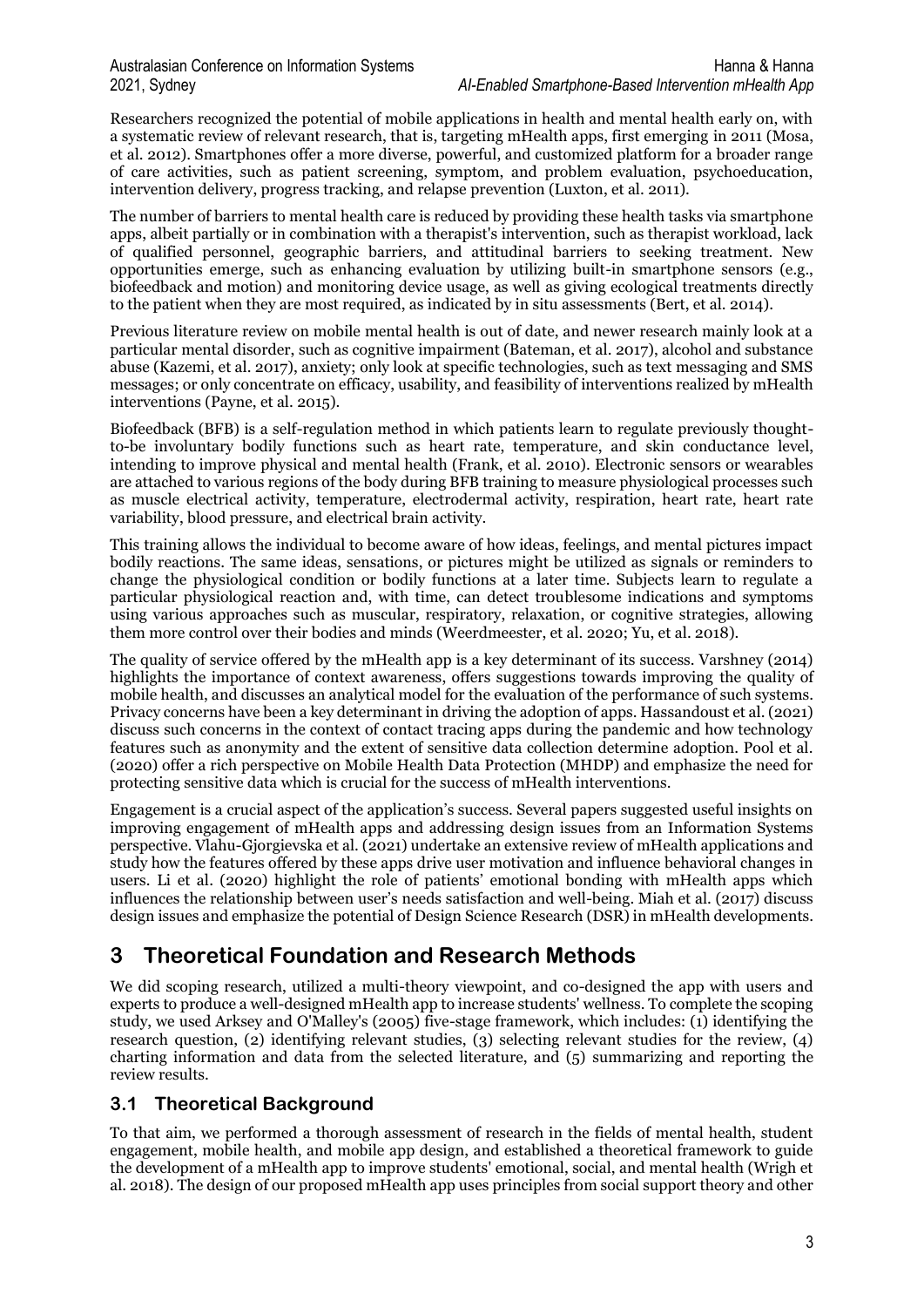related theories. Our theoretical framework, which is a blueprint for building a prototype that would improve students' emotional, social, and mental wellbeing, is the result of the review.

Social support and social belongingness could be established and shared which may increase the psychological well-being of online community users based on seven theories as shown in figure 1. Previous research, as well as principles from nudge theory (NT), social support theory (SST), belongingness theory (BT), social presence theory (SPT), theory of planned behavior (TPB), social information processing theory (SIPT), and sociocultural theory (SCT) inspired our theoretical framework.



Figure 1. Theoretical Model of mHealth App use and Psychological Well-being of university students

#### **3.1.1 Nudge Theory**

The nudge theory, which was initially developed from behavioral economics and social psychology, is at the foundation of persuasive technology (Thaler and Sunstein 2009). To influence people's views and/or actions, persuasive technologies have been widely employed in different fields such as marketing, game design, and healthcare (Karppinen, et al. 2016). In order to improve clinical efficacy and user engagement, mental health persuasive technologies are frequently built to nudge people into changing their behavior (Oinas-Kukkonen and Harjumaa, 2009). Reduction, tunneling, customizing, suggestion, and self-monitoring are some of the theory-driven persuasive tactics used in the creation and assessment of such technologies (Orji, et al. 2017). Daily reminders and gamification aspects in the applications encourage users to keep track of their progress. This type of self-tracking is known as "pushed selftracking," and it is commonly done in reaction to external stimulation (Munson and Consolvo, 2012).

#### **3.1.2 Social Support Theory**

Social support is defined as "the exchange of resources between two persons that the provider or receiver believes is intended to improve the recipient's health result" (Cutrona and Suhr 1992). There are several forms of social support, including esteem support, emotional support, network support, and informational assistance. Support seekers' demonstrations of good communication behaviors are referred to as "esteem support". Caring, compassion, listening, understanding, empathy, and encouragement are all examples of emotional support. Companionship and connectedness are examples of network assistance. Guidance, advice, facts, personal experience tales, views, and references to other sources of data and information that try to remove or solve assistance seekers' issues or assist in assessing circumstances are all examples of informational support. Enhancing informational support, emotional support, establishing network support, and boosting esteem support are all examples of how social support may help people feel better (Noronha and Mekoth 2013).

#### **3.1.3 Belonging Theory**

Belongingness theory is a helpful theoretical lens for investigating the role of social ties in the formation of social connectedness and, as a result, improved health outcomes (Grieve, et al. 2013). Emotional connectivity and a sense of belonging between an individual and other individuals are defined as social connectedness (Lee and Robbins 1995). According to BT, people form meaningful relationships to have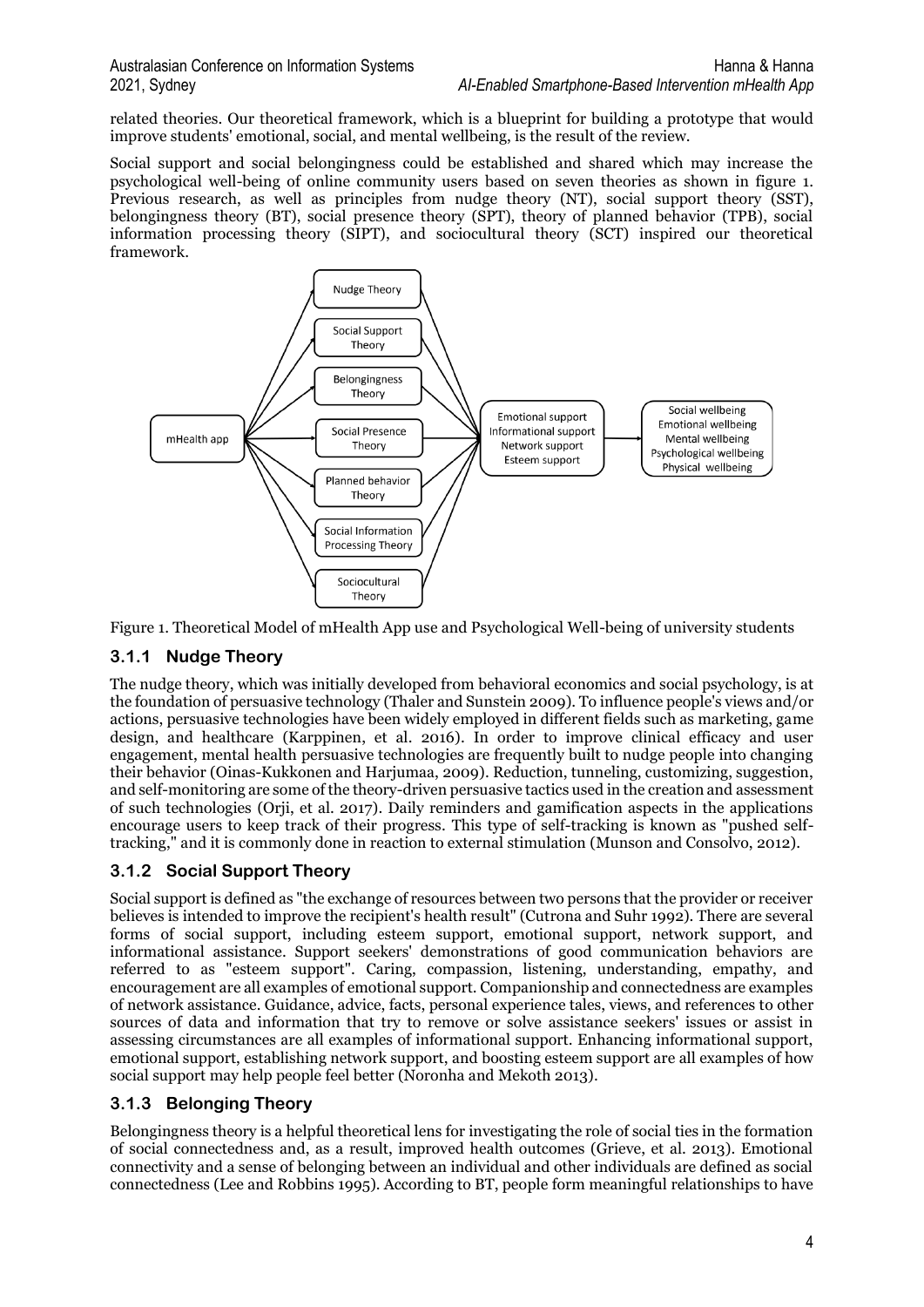a feeling of belonging, which leads to improved psychological well-being and mental health. Other research has identified social connection as a strong, positive predictor of health and happiness (Galloway, and Henry 2014). Online Social Networks (OSNs) have been shown to improve helpful relationships, according to research (Lin, et al. 2015). As a result, belongingness theory helps explain OSNs' potential to establish supportive connections and increase youngster's psychological well-being.

#### **3.1.4 Social Presence Theory**

Shen and Khalifa (2008) describe social presence as "the sensation of understanding communications in a community," or "the degree to which a medium allows users to perceive others presence in a social context" (Xu, et al. 2012). SPT argues that communication is effective if the medium provides the proper social presence necessary for the amount of interpersonal participation required for a task, as stated by Short et al. (1976). SPT argues that communication is effective if the medium provides the proper social presence necessary for the amount of interpersonal participation required for a task. Researchers have shown a correlation between having a positive social presence and increasing user happiness and pleasant sentiments (Xu, et al. 2015). Positive health outcomes are associated with the social presence in online contexts (Kumar and Benbasat 2002).

#### **3.1.5 Theory of Planned Behavior**

The difficulty of obtaining mental health care was connected to the Theory of Planned Behavior (TPB), which is a model that utilizes attitude, social norms, perceived behavioral control (perception of obstacles), and intention to analyze and predict behavior. According to the idea of planned behavior, an individual's behavioral intentions and behaviors are shaped by their intention towards attitude, topic norms, and perceived behavioral control. The TPB claims that a person's attitudes towards a behavior, such as seeking mental health services, as well as his or her subjective beliefs about what others think about this behavior and the degree to which perceived barriers exist, all impact a person's desire to seek mental health services (Ajzen and Fishbein 1980).

#### **3.1.6 Social Information Processing Theory**

According to SIPT, participants in mobile-mediated communication (MMC) build individual perceptions of others based on collected messages and interactions, and as a result, textual or spoken signals may be used to form connections (Walther and Burgoon 1992). Individuals can modify verbal and paralinguistic actions to communicate in MMC settings by accumulating messages. MMC group members can adjust their vocally conveyed or typed communications to communicate social information over time, according to this idea. Members of the online community do not just accept technology passively; rather, they change their behavior to reap the benefits of the technology. SIPT contrasts between the intrinsic structures of sophisticated information technologies, which designers expect, and the structures that develop as people engage with such systems (Abedin, et al. 2011).

#### **3.1.7 Sociocultural Theory**

The focus of Sociocultural Theory is on learning as a social process. The term "regulation" refers to how learners advance from different forms of regulation to self-regulation. Successful learning, according to SCT, entails shifting from an object and other regulation to self-regulation. Learners' behaviors are determined by the objects they meet in the environment during the object regulation stage, and they begin to learn through observation in the social environment. Another level of regulation occurs when learners receive assistance and criticism from peers or mentors in a social setting (Lantolf 1994). When the learner is skilled enough to operate autonomously, he or she enters the self-regulation stage. Abedini et al. (2021) discuss adult learning in the context of Online Communities of Practice (OCOPs) and several factors which determine the level of engagement in such online settings.

#### **3.2 Research Methods**

#### **3.2.1 Structured Interview**

While the scoping research resulted in the proposal of an initial theoretical framework for app design, the theoretical framework was modified based on expert and user feedback. It's crucial to have a thorough grasp of the stakeholders' context. We intentionally assembled a team with the expertise, abilities, and resources to execute mHealth solutions, as well as the ability to speak to the unique needs of kids to enhance their wellbeing. We formed an advising development committee made up of technology specialists, healthcare professionals, and end-users who were all involved in the design process. The theoretical framework derived from the literature study was co-designed and refined with our advisory team through expert interviews and focus groups.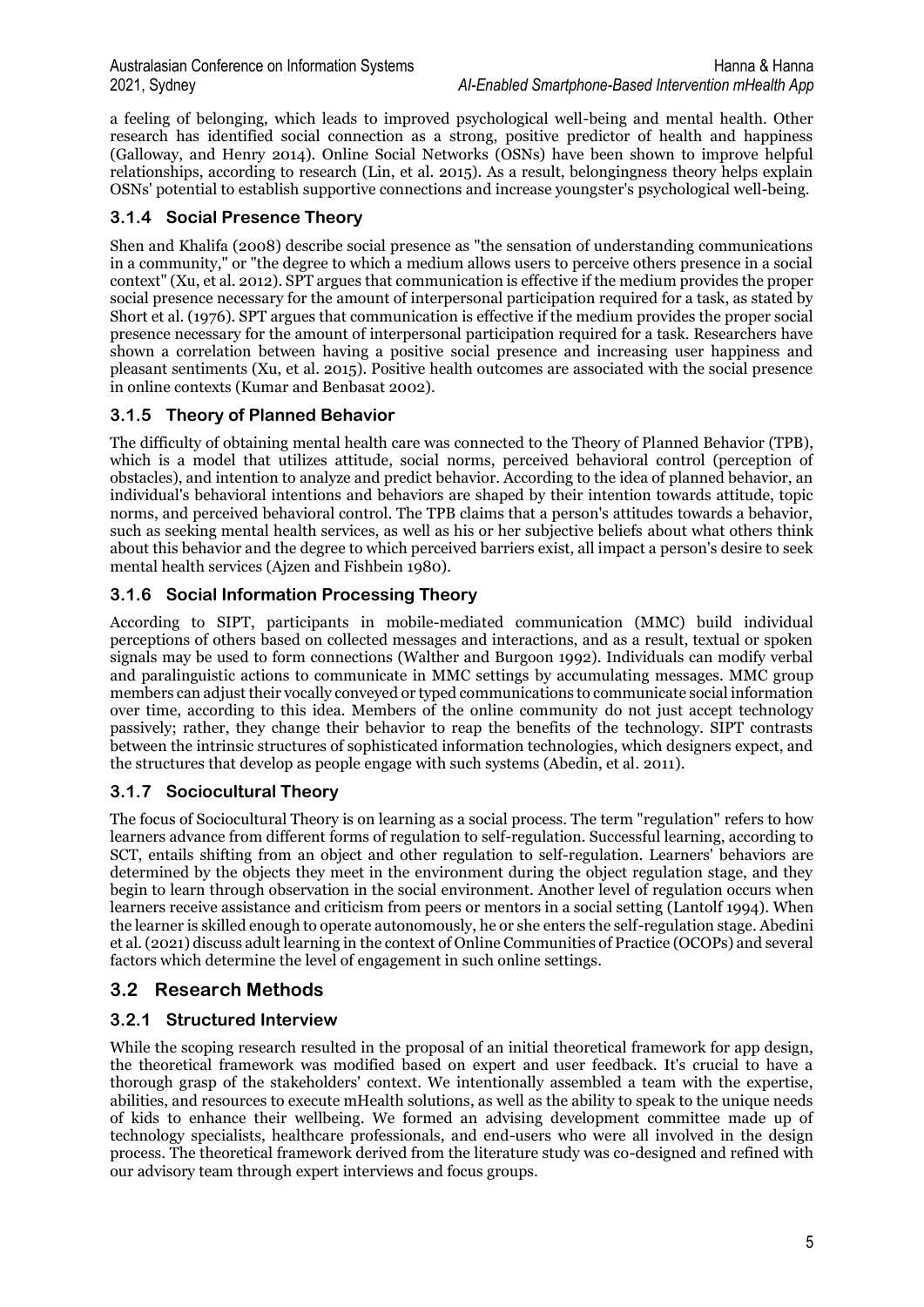#### **3.2.2 Content Validity**

Expert interviews, according to Libakova and Sertakova (2015), are a form of a semi-structured interview that may be conducted between an interviewer and respondents who are experts in the topic of the questions. Interviewees should have studies, experiences, and profound scientific or experimental expertise in the field of the study objectives for this sort of interview. Interviewers acquire accurate and trustworthy information regarding their research aims by speaking with topic experts who undertake a professional and serious examination of the results.

For testing the validity of suggested modules of the first conceptual framework, we utilized Lynn's (1986) recommendations for conducting expert interviews, which indicate 10 or more participants. As a result, professionals with various backgrounds and professional skills were asked to take part. Psychologists, psychiatrists, social workers, software developers, and IT professionals with publications in the psychological well-being and health-related tools literature were among our participants.

By January 2021, we had issued invitations to 30 experts, and 9 (30%) had accepted to participate in an interview. We evaluated the proposed framework's content validity in two steps: the first was an assessment of features needed for a students' social support smartphone-based mental health intervention designed to improve university students' psychosocial well-being, and the second was an assessment of being culturally appropriate to the young generation. The percentage of experts agreeing on the characteristic of the intervention and recommending additional modules that can help to improve the psychological well-being of university students were the outcomes of these phases. The second author conducted online or face-to-face interviews between February and May 2021. Interviews took an average of one hour. We provided the experts with an early version of our proposed framework and asked if they agreed with each aspect, if not, what revisions were needed and why, and if they had any additional suggestions about the proposed conceptual framework. The percentage of experts agreeing on the features of the intervention and recommending additional modules that may help to enhance wellness management were the outcomes of these phases.

Lynn (1986) recommends a minimum of 75% or higher endorsements for each item in a group of nine participants. Our initial feature allocations were widely approved (78%) by experts, although several feature allocations were advised to be changed. The experts identified several new potential features. Figure 2 represents the confirmed framework for the mHealth app designed to improve students' social, emotional, mental, psychological, and physical wellness.



Figure 2. Proposed smartphone-based mental health app for improving students' wellness

## **4 Modules of Smartphone-Based Intervention Mental Health App**

We developed a framework for a smartphone app to measure mental health support for university students. This user-centered app includes a self-monitoring feature (daily user condition: appetite,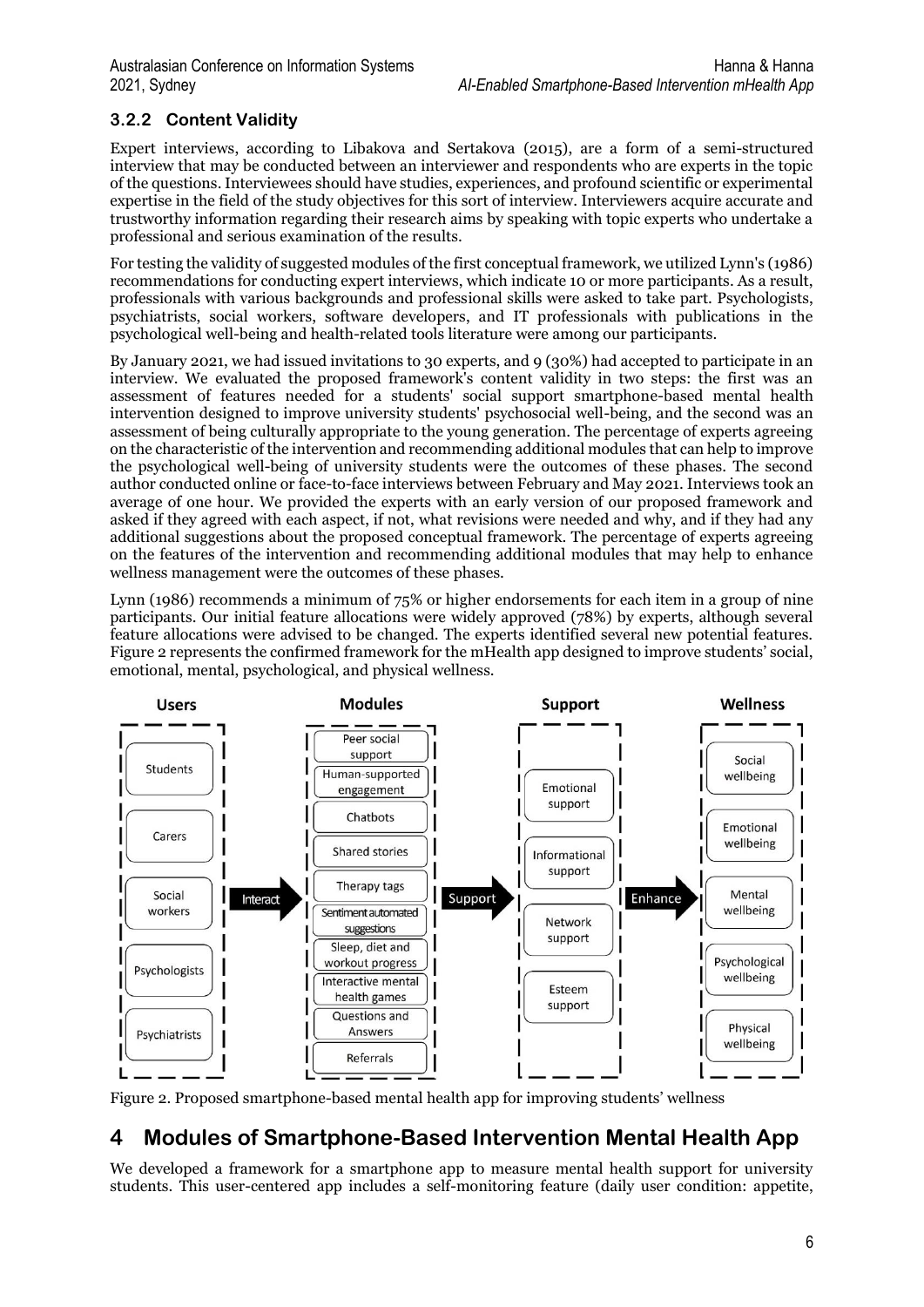exercise, sleep, and mood), as well as a self-screening feature (14 mental disorders), sentiment analysis (various ML techniques screen social interaction of the user on other apps) and a referral function that referred the users to caregivers, community volunteers, NGOs, psychiatrists, or other consultation services. In addition, we evaluate the app's impact on the youngsters' mental health.

The app's ultimate goal is to assist the youngsters in improving their mental health and overall quality of life by asking them to answer a structured questionnaire at first then the app uses AI for sentiment analysis of a participant's social interaction. The app incorporates aspects of the Internet of Things (IoT) by gathering real-time data about the user's behavior in real-world environments, identifying risk situations, and providing momentary interventions and assessments. In addition, the app collects data from wearable sensors (skin conductance, skin temperature, three-axis acceleration, activity levels, and sleep/wake patterns), a smartphone app (location, receivers, senders, and timings of calls and SMS text messages, the screen's on/off durations, and phone app usage), and electronic diaries day.

Then the app recommends random peers registered on the app to chat with to increase the participant's social interactions. If there is no peer available, a chatbot is used to have a conversation with the participant. In case of significant loneliness, the app connects the participant with caregivers, community volunteers, NGOs, and if necessary, health professionals. Psychologists could also volunteer to be connected with random users who are in need or users could connect with a specific psychologist that they know. In addition, the app sends periodic notifications to the participant including positive statements based on his or her sentiment.

The app uses several scales that assess the user's thoughts, emotions, and present mental state including "Goldberg Depression and Anxiety scale", "Wrapy Thoughts Quiz", "Pleasant Event Schedule", "Life Whacks Questionnaire", and "Measure of parenting Style". Since the app is vital for users' mental health, the app ensures that the service is reliable, and user's data is secured and private.

#### **4.1 Peer Social Support**

The first function is communication where users can connect and communicate with other users who share the same sentiment. They receive peer support from users who share the same feelings and went through a similar experience, so they understand the language and emotions of each other which helps them to recover. This module allows students to improve their social and mental well-being by providing knowledge, emotional support, and networking opportunities. They will be able to manage and maintain peer relationships, develop supportive interactions, express emotional responses and caring, share personal experience and provide advice to one another, feel a sense of belonging and connection, explore healthy lifestyle strategies, and, as a result, experience improved social and mental well-being.

### **4.2 Human-Supported Engagement**

This module includes moderators who are mental health experts that may choose what material to recommend to people, because positive user motivation is boosted by accountable and trusted experts who monitor site activity, staff moderation has proved critical to increasing adherence (Mohr et al., 2011). Moderators not only ensure user safety by avoiding system abuse, but they also promote and improve user experience by serving as role models.

#### **4.3 Chatbots**

There is a chatbot that is used when there is no one online or no other user is sharing the same sentiment. A chatbot imitates the real conversation and reduces the user's loneliness as the chatbot has a conversation based on the sentiment analysis of the user and uses the appropriate words and shows compassion.

#### **4.4 Shared Stories**

Users share their stories and experiences so users can relate to these stories and how they overcame such feelings and trauma. Learning from other people's experiences and knowing that a tough situation is not the end of the world and success stories help young people to overcome their negative feelings.

### **4.5 Mental Health Therapy Tags**

There are therapy tags to establish meaningful categories based on therapeutic material that targets certain groups of symptoms (e.g., anxiety) or skills (e.g., writing, social abilities). These therapy tags allow users to access information that is specifically customized to them based on their emotional state and requirements at the time based on the sentiment analysis of their social posts.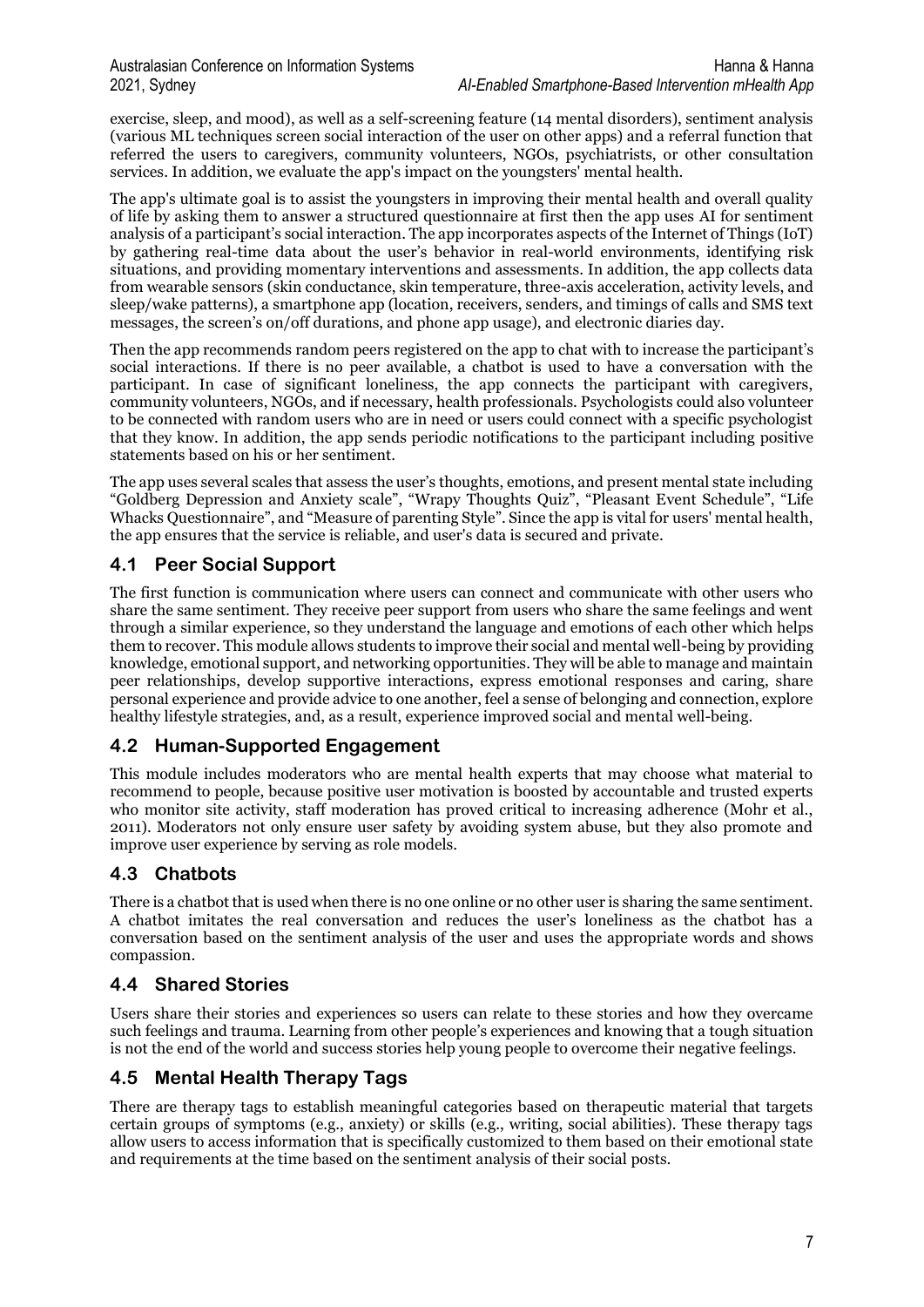#### **4.6 Sentiment Automated Suggestions**

There is a self-screening mood feature (14 mental disorders), sentiment analysis (various ML techniques screen social interaction of the user on other apps) to suggest other uses with similar moods to communicate with, and relevant therapy tags.

#### **4.7 Sleep, Diet, and Workout Progress**

This user-centered app includes a self-monitoring feature (daily user condition: appetite, exercise, sleep, and mood). Through informative support, this module seeks to promote students' physical well-being. It will make it easier for kids to participate in a variety of recognized physical activities and will provide them access to healthy food recipes and diet plans. To guarantee that the suggested programs advance in a safe and attainable manner, health specialists will collaborate with fitness experts and nutritionists to develop them.

#### **4.8 Interactive Mental Health Games**

There are games that users could play with each other that help them to reveal their feelings and positively deal with them. This module will assist users in gaining network and esteem assistance to improve their social and mental well-being. For students, a series of online group-based games will be developed. Users will be able to have more good sentiments about themselves as a result of the games, as well as sensations of being connected, having a sense of purpose, and feeling less lonely. Students' confidence and self-efficacy will increase as a result of the games. Self-efficacy relates to people's assessments of their capacity to do specific tasks (Bandura and Adams 1977).

#### **4.9 Questions and Answers**

There are questions and answers of the most common topics the young people ask and enquire about.

#### **4.10 Referrals**

There is a referral function that refers users to caregivers, community volunteers, NGOs, psychologists, psychiatrists, or other consultation services. Also, it shows the contact details of various mental health support as well as access to support programs.

## **5 Future Phase: Developing A Mental Health App**

Based on our suggested theoretical framework, a prototype of the mHealth app will be built and pilottested. We will test the app's usability before releasing it to the public by gathering input from target users using a usability questionnaire. To this aim, we will use Zhou et al. (2019) mHealth App Usability Questionnaire (MAUQ). To select university students, a non-probability approach called convenience sampling will be utilized. A total of 20 people under the age of 25 who can speak with the investigators acceptably will be chosen. We will ask university students to use the app for 4 weeks. We will interview users about their app usage experiences to assess the app's usability and efficacy, and we'll make changes depending on their input. In addition, we will see how effectively a mHealth app can help with wellness management, and we will use the Ryff Scales' psychometric characteristics to do so. We will assess its performance when it's launched to the public in terms of app downloads and more informal comments via an online survey embedded within the app. Furthermore, we will measure the efficacy of biofeedback in addressing mental health issues in the pilot group.

## **6 Conclusion**

Smartphone applications might be a potential alternative for improving the mental health of university students, given the mental health burden that young adults face. We developed a framework for a smartphone-based intervention mental health app for the youth to reduce loneliness and social isolation among them. We propose a 'preempt and prevent' approach over a reactive approach in terms of coverage for 14 mental disorders and use biofeedback as an evidence-based therapy. This app includes self-monitoring and peer support functions to enhance mental health among young people. The main function of our app includes connecting users based on their present sentiment so they could express their feelings and thoughts in a friendly environment and get the required peer support from another user who shares the same sentiment. In addition, we have a self-monitoring system (daily appetite, exercise, sleep, and mood), and social interaction that's used by AI tools to analyze the sentiment of the user and propose a certain therapy tag or a game or a chatbot.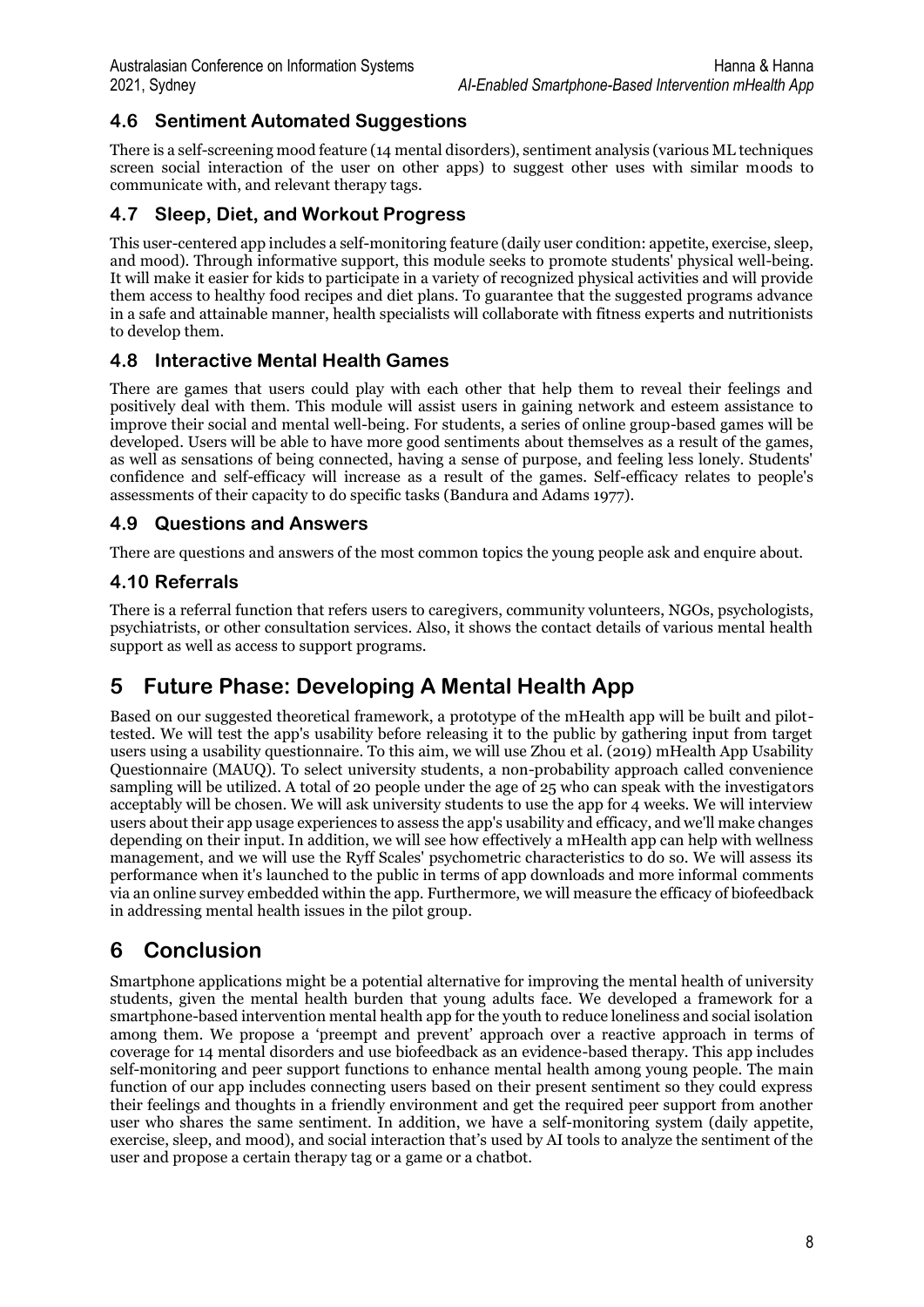## **7 References**

- Abedin, B., Daneshgar, F., and D'Ambra, J. 2011. Students' communicative behavior adaptability in CSCL environments", *Education and Information Technologies*, 16(3), 227-244.
- Abedini, A., Abedin, B., & Zowghi, D. 2021. "Adult Learning in Online Communities Of Practice: A Systematic Review," *British Journal of Educational Technology*, 52(4), 1663–1694. https://Doi.org/10.1111/bjet.13120
- Ajzen I, Fishbein M. 1980. *Understanding Attitudes and Predicting Social behavior*. Englewood Cliffs, NJ: *Prentice-Hall*.
- Andrews, G., Issakidis, C., Sanderson, K., Corry, J., & Lapsley, H. 2004. "Utilising survey data to inform public policy: comparison of the cost-effectiveness of treatment of ten mental disorders", *British Journal of Psychiatry*, 184, 526-533.
- Arksey, H. O'Malley, L. 2005. "Scoping studies: Towards a methodological framework", *International journal of social research methodology*, 8(1),19-32.
- Bandura, A., and Adams, N. 1977. "Analysis of self-efficacy theory of behavioral change", *Cognitive Therapy and Research* (1:4), pp. 287-310(Doi: 10.1007/bf01663995).
- Bateman DR, Srinivas B, Emmett TW, Schleyer TK, Holden RJ, Hendrie HC, et al. 2017. "Categorizing health outcomes and efficacy of mHealth apps for persons with cognitive impairment: a systematic review," *J Med Internet Res*; 19(8): e301.
- Bert F, Giacometti M, Gualano MR, Siliquini R. 2014. "Smartphones and health promotion: a review of the evidence," *J Med Syst*; 38(1):9995. [Doi: 10.1007/s10916-013-9995-7]
- Cuijpers, P., Beekman, A. T. F., & Reynolds, C. F. 2012. "Preventing depression: a global priority," *Journal of the American Medical Association*, 307(10), 1033-1034. Doi:10.1001/jama.2012.271
- Cuijpers, P., Van Straten, A., & Smit, F. 2005. "Preventing the incidence of new cases of mental disorders: a meta-analytic review," *Journal of Nervous and Mental Disease*, 193(2), 119-125. Doi:00005053-200502000-00006 [pii]
- Cullen, W.; Gulati, G.; Kelly, B.D. 2020. "Mental health in the COVID-19 pandemic," *QJM Mon. J. Assoc. Physicians* 113.
- Cutrona, C., and Suhr, J. 1992. "Controllability of Stressful Events and Satisfaction with Spouse Support Behaviors", *Communication Research* (19:2), pp. 154-174(Doi: 10.1177/009365092019002002).
- Deady, M., Choi, I., Calvo, R. A., Glozier, N., Christensen, H., & Harvey, S. B. 2017. "eHealth interventions for the prevention of depression and anxiety in the general population: a systematic review and meta-analysis," *BMC Psychiatry*, 17, 310. Doi:10.1186/s12888-017-1473-1
- Donker, T., Petrie, K., Proudfoot, J., Clarke, J., Birch, M. R., & Christensen, H. 2013. "Smartphones for smarter delivery of mental health programs: A systematic review," *Journal of Medical Internet Research*, 15(11), e247. Doi:10.2196/jmir.2791 PMID:24240579
- Frank, D. L., Khorshid, L., Kiffer, J. F., Moravec, C. S., & McKee, M. G. 2010. "Biofeedback in medicine: Who, when, why and how?" *Mental Health in Family Medicine*, 7, 85–91. PMID:22477926
- Galloway, AP., and Henry M. 2014. "Relationships between social connectedness and spirituality and depression and perceived health status of rural residents," *Online Journal of Rural Nursing and Health Care* 14(2): 43-79.
- Grieve, R., Indian, M., Witteveen, K., Tolan, G.A., and Marrington, J. 2013. "Face-to-face or Facebook: Can social connectedness be derived online?" *Computers in Human Behavior*, 29(3), 604–609.
- Hassandoust, F., Akhlaghpour, S., & Johnston, A. C. 2021. "Individuals' privacy concerns and adoption of contact tracing mobile applications in a pandemic: A situational privacy calculus perspective," *Journal of the American Medical Informatics Association*, 28(3), 463–471. https://Doi.org/10.1093/jamia/ocaa240
- Huberty J, Green J, Glissmann C, Larkey L, Puzia M, Lee C. 2019. "Efficacy of the Mindfulness Meditation Mobile App "Calm" to Reduce Stress Among College Students: Randomized Controlled Trial," *JMIR Mhealth Uhealth*; 7(6): e14273. pmid:31237569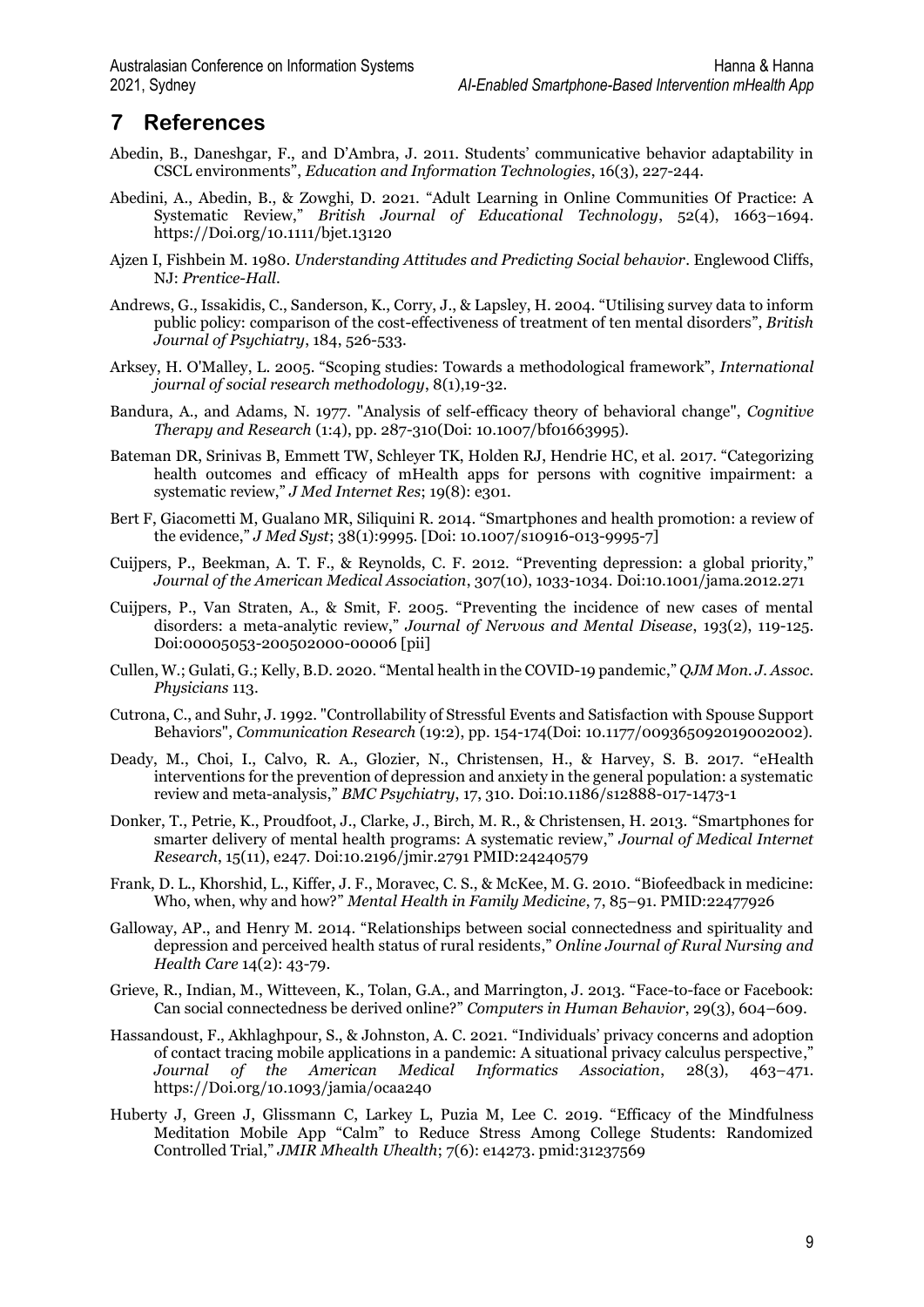- Karppinen, P., Oinas-Kukkonen, H., Alahäivälä, T., Jokelainen, T., Keränen, A.-M., Salonurmi, T. & Savolainen, M. 2016. "Persuasive user experiences of a health behavior change support system: a 12-month study for prevention of metabolic syndrome," *International Journal of Medical Informatics*, 96, 51-61.
- Kazdin, E., and Blase, L. 2011. "Rebooting psychotherapy research and practice to reduce the burden of mental illness." *Perspectives* on *Psychological Science*. 6(1), 21–37. mental illness," *Perspectives on Psychological Science*, 6(1), 21–37. Doi:10.1177/1745691610393527PMID:26162113
- Kazemi DM, Borsari B, Levine MJ, Li S, Lamberson KA, Matta LA. 2017. "A systematic review of the mHealth interventions to prevent alcohol and substance abuse," *J Health Commun*; 22(5):413- 432.
- Kumar N, and Benbasat I. 2002. "Para-social presence: A re-conceptualization of "social presence" to capture the relationship between a web site and her visitors," 35th Hawaii International Conference on System Sciences, Hawaii 2002: 7–10.
- Lantolf JP. 1994. "Sociocultural theory and second language learning: Introduction to the special issue," *The Modern Language Journal*; 78(4):418-420.
- Lee R M, and Robbins S B. 1995. "Measuring belongingness: The Social Connectedness and the Social Assurance scales", *Journal of Counselling Psychology* 42(2):232.
- Li, J., Zhang, C., Li, X., & Zhang, C. 2020. "Patients' Emotional Bonding with mHealth Apps: An Attachment Perspective on Patients' Use of mHealth Applications," *International Journal of Information Management*, 51, 102054. https://Doi.org/10.1016/j.ijinfomgt.2019.102054
- Libakova, Natalia and Sertakova, Ekaterina. 2015. "The Method of Expert Interview as an Effective Research Procedure of Studying the Indigenous Peoples of the North," *Journal of Siberian Federal University*. Humanities & Social Sciences. 114-129. 10.17516/1997-1370-2015-8-1-114- 129.
- Lin, T. C., Hsu, J. S. C., Cheng, H. L., and Chiu, C. M. 2015. "Exploring the relationship between receiving and offering online social support: a dual social support model," *Information & Management*, 52(3), 371-383.
- Liu, I L, Cheung C M, and Lee MK. 2015. "User satisfaction with microblogging: Information dissemination versus social networking," *Journal of the Association for Information Science and Technology*; Doi: 10.1002/asi.23371
- Luxton DD, McCann RA, Bush NE, Mishkind MC, and Reger GM. 2011. "mHealth for mental health: integrating smartphone technology in behavioral healthcare," *Prof Psychol*; 42(6):505-512. [Doi: 10.1037/a0024485]
- Lynn, M. R. 1986. "Determination and quantification of content validity," Nursing Research, 35, 382- 385.
- Miah, S. J., Gammack, J., & Hasan, N. 2017. "Extending the framework for mobile health information systems Research: A content analysis," *Information Systems* 69, 1–24. https://Doi.org/10.1016/j.is.2017.04.001
- Mohr, D. C., Cuijpers, P., and Lehman, K. 2011. "Supportive accountability: a model for providing human support to enhance adherence to eHealth interventions," *J. Med. Internet Res*. 13:e30. Doi: 10.2196/jmir.1602
- Mosa AS, Yoo I, and Sheets L. 2012. "A systematic review of healthcare applications for smartphones," *BMC Med Inform Decis Mak*; 12:67 [FREE Full text] [Doi: 10.1186/1472-6947-12-67]
- Munson, S. and Consolvo, S. 2012. "Exploring goal-setting, rewards, self-monitoring, and sharing to motivate physical activity," *PervasiveHealth* 2012, 2532.
- Noronha, A. M. E., and Mekoth, N. 2013. "Social support expectations from healthcare systems: antecedents and emotions," *International Journal of Healthcare Management*, 6(4), 269-275.
- Oinas-Kukkonen, H. & Harjumaa, M. 2009. "Persuasive systems design: Key issues, process model, and system features," *Communications of the Association for Information Systems* 24, 1, 28.
- Orji, R., Nacke, L.E. & Di Marco, C. 2017. "Towards Personality-Driven Persuasive Health Games and Gamifed Systems." In Proceedings of the 2017 CHI Conference on Human Factors in Computing Systems ACM, 1015-1027.